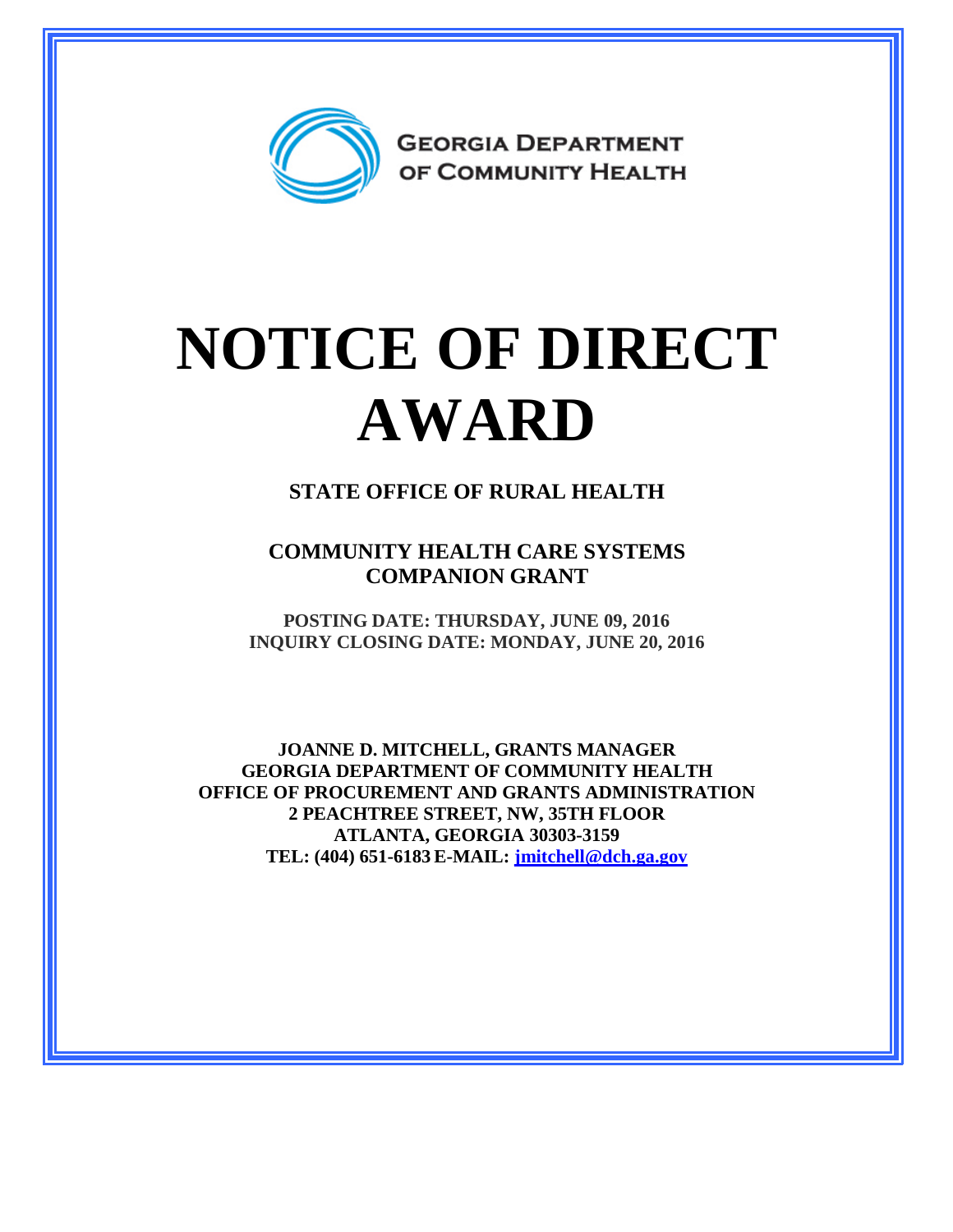| <u>DIRECT AWARD JUSTIFICATION</u><br><b>COMMUNITY HEALTH CARE SYSTEMS</b><br><b>COMPANION GRANT</b> |                                                                                                                                                                                                                                                                                                                                                                                                                                                                                                                                                                                                                                                                                                                                                                                                                                                                                                                                                                                                                                                                                 |
|-----------------------------------------------------------------------------------------------------|---------------------------------------------------------------------------------------------------------------------------------------------------------------------------------------------------------------------------------------------------------------------------------------------------------------------------------------------------------------------------------------------------------------------------------------------------------------------------------------------------------------------------------------------------------------------------------------------------------------------------------------------------------------------------------------------------------------------------------------------------------------------------------------------------------------------------------------------------------------------------------------------------------------------------------------------------------------------------------------------------------------------------------------------------------------------------------|
| <b>AGENCY</b><br><b>BACKGROUND</b>                                                                  | The Georgia Department of Community Health (DCH) was created in 1999 by Senate<br>Bill 241 and has the responsibility for insuring over two million people in the State of Georgia,<br>maximizing the State's health care purchasing power, coordinating health planning for State<br>agencies and proposing cost-effective solutions for reducing the number of uninsured. Within<br>DCH, the State Office of Rural Health (SORH) serves Georgians by improving access to health<br>care in rural and underserved areas to improve health status and reduce health disparities.                                                                                                                                                                                                                                                                                                                                                                                                                                                                                                |
| <b>PROGRAM</b><br><b>OVERVIEW</b>                                                                   | The Department of Community Health, State Office of Rural Health works to improve access to<br>health care in rural and underserved areas and to reduce health status disparities. SORH provides<br>funding for institutional framework that links small rural communities with State & Federal<br>resources to help develop long-term solutions to rural health problems.                                                                                                                                                                                                                                                                                                                                                                                                                                                                                                                                                                                                                                                                                                      |
|                                                                                                     | The primary objectives include the following:                                                                                                                                                                                                                                                                                                                                                                                                                                                                                                                                                                                                                                                                                                                                                                                                                                                                                                                                                                                                                                   |
|                                                                                                     | Empower communities to strengthen and maintain the best possible health care using<br>existing resources.<br>Provide up-to-date health systems information and technical assistance.<br>$\bullet$<br>Build strong partnerships to meet local and regional needs.<br>٠                                                                                                                                                                                                                                                                                                                                                                                                                                                                                                                                                                                                                                                                                                                                                                                                           |
|                                                                                                     | Provide incentives to local areas to implement integrated service delivery systems.<br>$\bullet$<br>Be the single point of contact for all regional issues related to heath care.                                                                                                                                                                                                                                                                                                                                                                                                                                                                                                                                                                                                                                                                                                                                                                                                                                                                                               |
|                                                                                                     | The purpose of the Community Health Care Systems Companion Grant is to provide technical<br>assistance and public education to support the expansion of a current telemedicine project to<br>include the coordination of care for chronically ill residents who have been identified as high<br>utilizers of emergency services.                                                                                                                                                                                                                                                                                                                                                                                                                                                                                                                                                                                                                                                                                                                                                |
|                                                                                                     | The State Office of Rural Health, Community Health Care Systems, Inc., and Mercer<br>University School of Medicine have agreed to partner together to support this additional<br>component of the current telemedicine project. At the end of this project, the results will be<br>evaluated to determine the effectiveness of the care coordination efforts and determine if a<br>sustainable and replicable model could be utilized in other rural communities throughout the<br>state.                                                                                                                                                                                                                                                                                                                                                                                                                                                                                                                                                                                       |
| <b>AWARD</b><br><b>JUSTIFICATION</b>                                                                | The Georgia Department of Community Health intends to award Community Health Care<br>Systems, Inc. (CHCS) in the amount of \$40,000 to support current grant project in Hancock<br>County which provides medical care within the community utilizing a telemedicine program<br>facilitated by CHCS staff. Community Health Care Services, Inc. is well established with offices<br>in eleven Georgia counties. They are the only full- time provider of health care services in<br>Hancock County, and have the intent of expanding these services through an "on-call" status for<br>the duration of the grant project.                                                                                                                                                                                                                                                                                                                                                                                                                                                        |
|                                                                                                     | The only hospital in Hancock County closed over ten years ago and all patients residing in<br>Hancock County must be transported out of the county when evaluation and treatment in an<br>emergency department is necessary. This aggressive coordination of care will improve health<br>outcomes for individual patients by providing assessment and treatment for chronic conditions<br>proactively, limiting the opportunity for conditions to reach urgent or emergent status, and<br>reducing the number of unnecessary out of county EMS transports and emergency department<br>visits. The need to introduce access through a non-emergency 1-800 number was identified, and<br>public education will be required to enhance this service. The initial grant project also highlighted<br>the need for care coordination between the hospitals surrounding Hancock County and the<br>Federally Qualified Health Center within the county to ensure patients with chronic illnesses are<br>pro-actively managed through a team approach for the provision of medical care. |